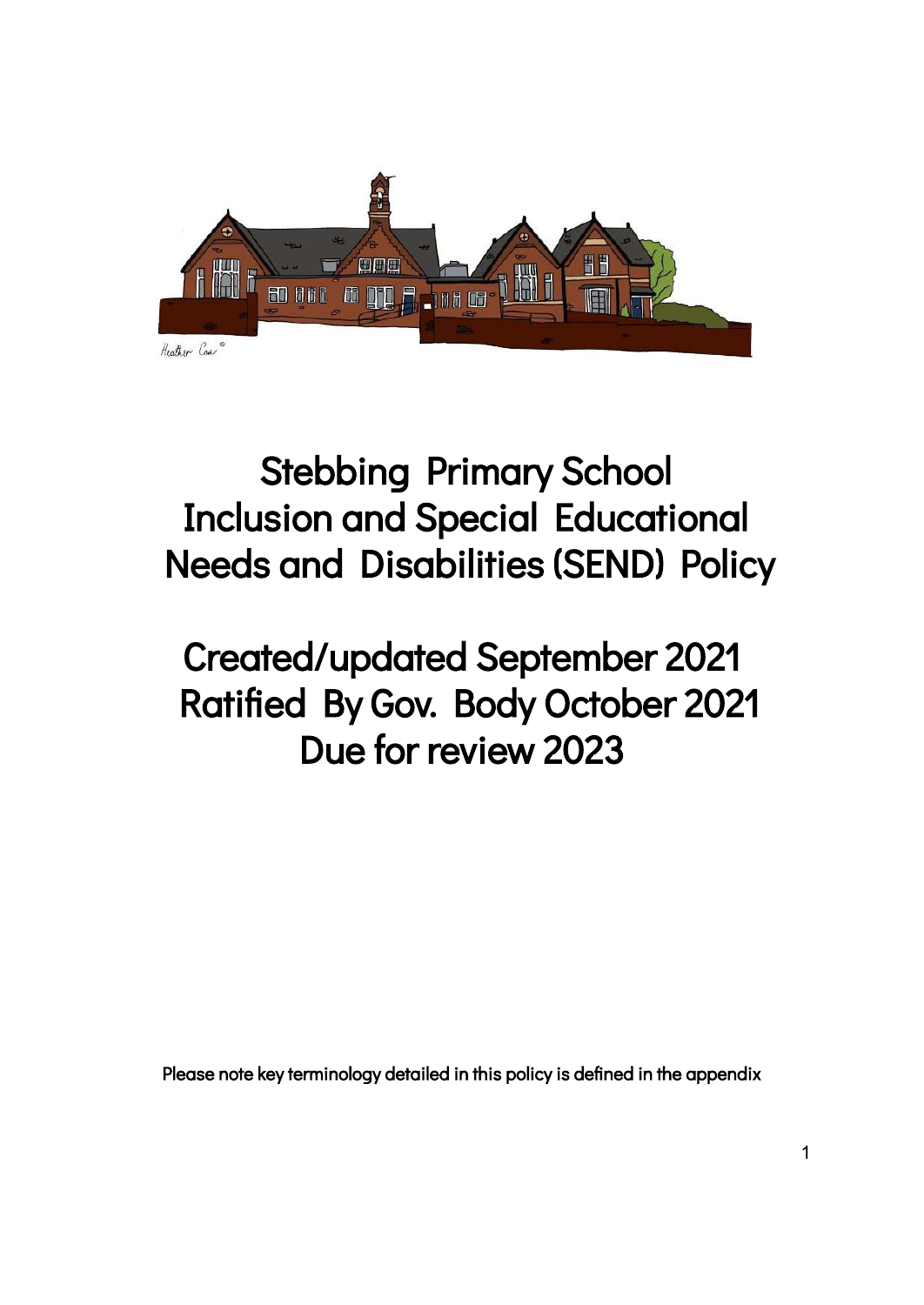## INTRODUCTORY STATEMENT

Stebbing Primary School is committed to providing an appropriate and high quality education for all the children living in our local area. We believe that all children, including those identified as having special educational needs, have a common entitlement to a broad and balanced academic and social curriculum, which is accessible to them, and to be fully included in all aspects of school life. They should be equally valued in school without prejudice or discrimination. Stebbing Primary is committed to inclusion.

## **OBJECTIVES**

- 1. To ensure the Special Educational Needs (SEN) and Disability Act and relevant Codes of Practice and guidance are implemented effectively across the school.
- 2. To ensure equality of opportunity for and to eliminate prejudice and discrimination against, children with special educational needs.
- 3. To continually monitor the progress of all pupils, to identify needs as they arise and to provide support as early as possible.
- 4. To provide full access to the curriculum through differentiated planning by class teachers, Special Educational Needs Coordinator (SENCo), and support staff as appropriate and provide specific provision matched to individual needs.
- 5. To enable children to leave our school with confidence in their own ability; with the skills to extend and apply their knowledge; and the belief that learning is enjoyable and rewarding.
- 6. To involve children and parents/carers at every stage in the planning and decision making process ensuring the child's needs are met.

## INCLUSION

The SEND policy is part of the whole school inclusion policy which includes the Behaviour policy, Gifted and Talented policy and Accessibility policy.

We believe that educational inclusion is about equal opportunities for all learners, whatever their age, gender, ethnicity, impairment, attainment and background. We pay particular attention to the provision for and the achievement of different groups of learners:

● Gender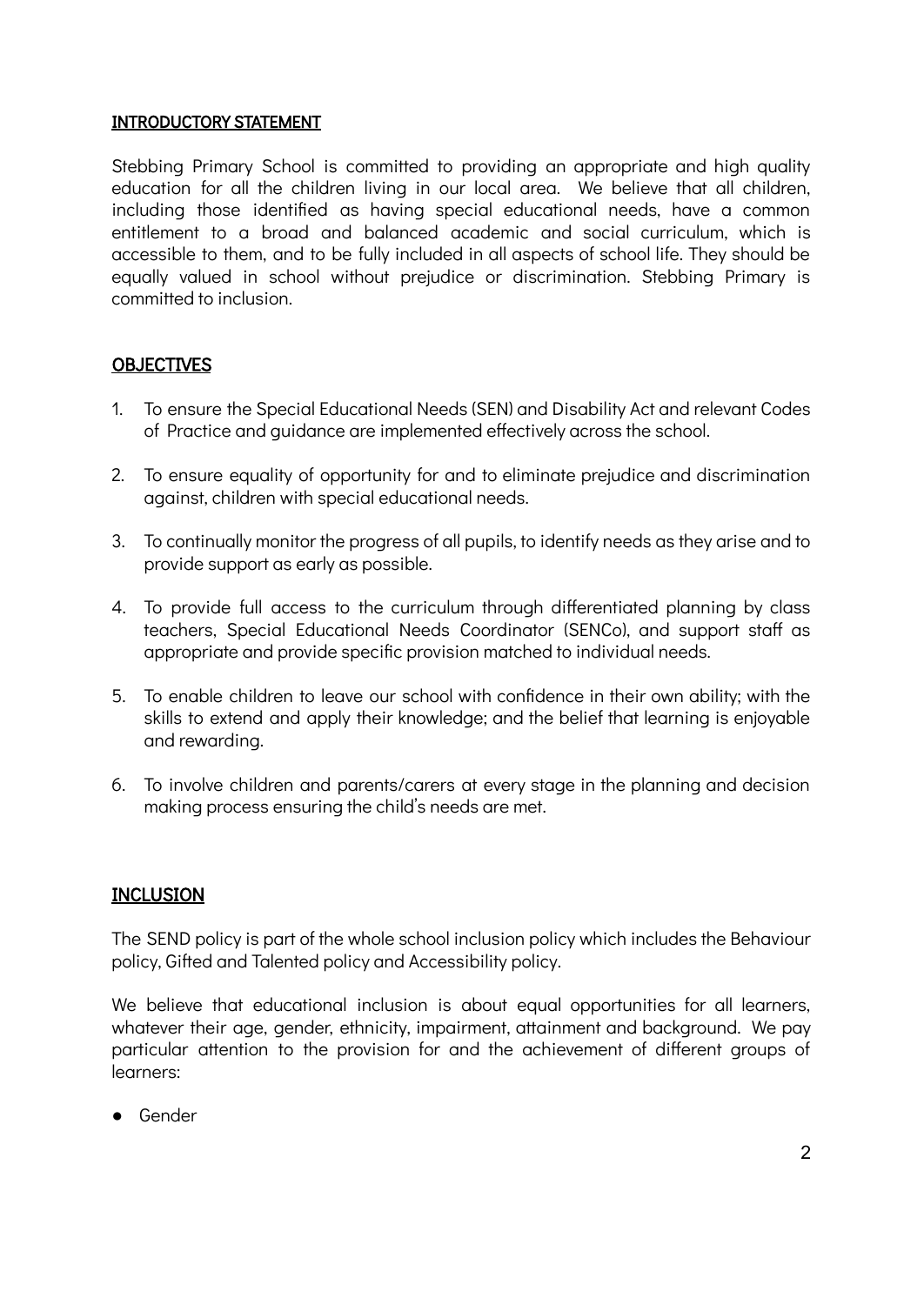- Minority ethnic and faith groups, Travellers, asylum seekers and refugees
- Learners who need support to learn English as an additional language (EAL)
- Learners with special educational needs
- Learners who are disabled
- Vulnerable pupils including those in receipt of Pupil Premium
- Those who are aifted and talented
- Those who are looked after by the local authority
- Others such as those who are sick; those who are young carers; those who are in families under stress, including substance misuse
- Any learners who are at risk of disaffection and exclusion

Within the school, staff and pupils will be constantly involved in the best ways to support all pupils' needs within the school. There is flexibility in approach in order to find the best class for each child.

## PROVISION

All schools are required to use the Essex Provision Guidance Toolkit and the Essex Local Offer to ensure that the relevant interventions are provided for all children who require them. Parents will be signposted to the Essex Local Offer when required.

## Class based support

The class teacher remains responsible for working with a child on a daily basis.

Class-based interventions are planned by the teacher and support staff will be involved in the implementation of these. High quality teaching, differentiated for individual pupils is the first step in responding to pupils who have or may have SEN.

## Identification

Teachers make regular assessments of all pupils. Where a pupil is making less than expected progress over time the SENCo will then support the teacher in problem solving, advising the effective implementation of support and ensuring that the work provided is appropriate to the level the pupil has been assessed at. The SENCo informally gathers evidence including views from the pupil and parents and will put into place extra teaching or other rigorous interventions designed to secure better progress, where required.

The following criteria for identification of a child with SEN may be used as appropriate.

- Children who are working significantly below the National Curriculum for their key stage in Maths and English.
- Children displaying the characteristics of requiring additional school intervention and support as detailed in the Essex Provision Guidance Toolkit
- Children identified by outside agencies e.g. Speech therapists, GP.
- Children requiring greater in class support than the majority of their peers due to: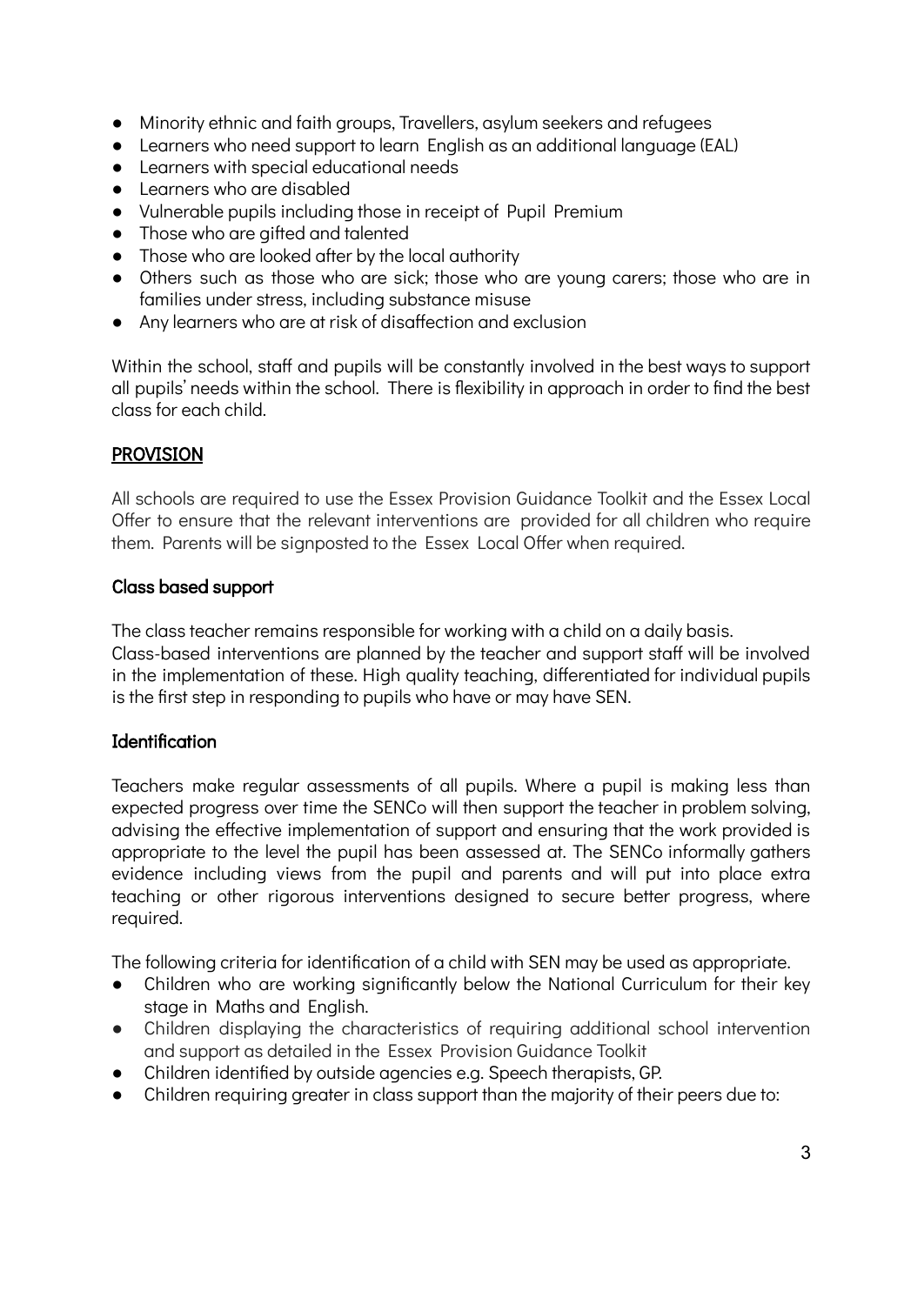-mild learning difficulties -moderate learning difficulties -specific learning difficulties -severe learning difficulties

The four broad areas of need are: -communication and interaction -cognition and learning -social, mental and emotional health -sensory and/or physical needs

## SEN SUPPORT

Once a child has been identified with SEN the school will inform parents of the special educational provisions and work closely together to formulate a graduated approach to ensure that effective SEN support is in place. This approach relies on the following four actions:

- 1. Assess
- 2. Plan
- 3. Do
- 4. Review

At this point in the process the child will have a One Plan written in conjunction with the class teacher, SENCo, parents, child and any specialists concerned.

## One Plan

A One Plan is a document completed by the school with all stakeholders involved (parents, child, teachers, support staff and any specialists). The SENCo may be involved as necessary.

A One Plan sets out what is working and what is not working, the outcomes that everyone has agreed and SMART (small, measurable, achievable, relevant, time-based) short-term targets; specific strategies and provision and any additional information needed.

The One Plan will be implemented by the class teacher and support staff. Additional support is funded from the school's annual budget. A pupil's progress will be continually monitored and assessed. The One Plan will then be reviewed at least once a term and all stakeholders mentioned above will be invited to attend (as necessary).

## School request for a Statutory Assessment

For a child who is not making adequate progress, despite a period of support at SEN support level, and in agreement with the parents/carers, the school may request the LA to make a statutory assessment in order to determine whether it is necessary to make an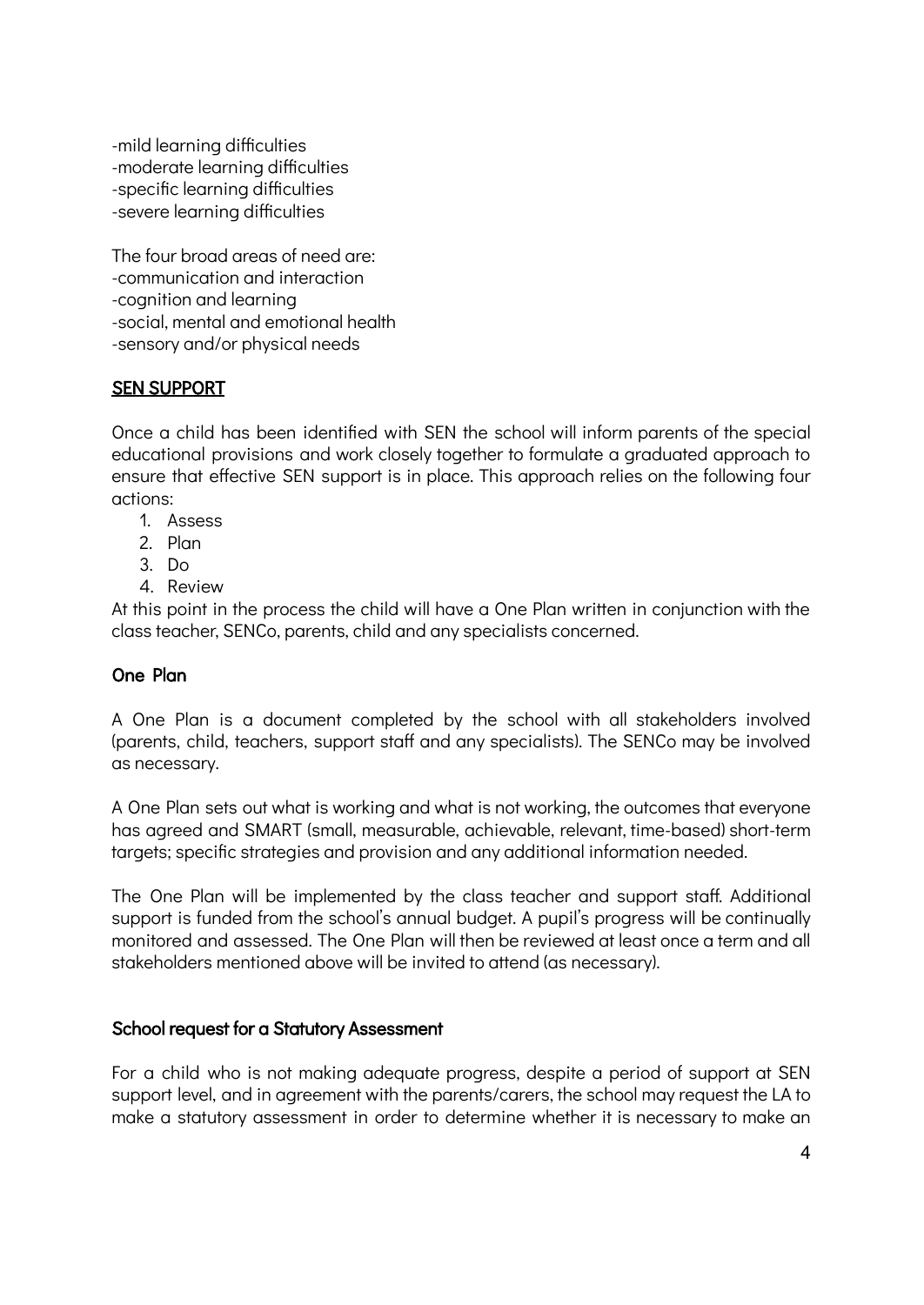Education, Health and Care Plan (EHCP).

The school will work closely with parents, the child and any relevant outside agencies to produce evidence to submit to the Local Authority (LA). Judgements will be made using the LA's current criteria (Essex Banding Matrix) for making a statutory assessment and they will decide upon the need for an EHC Plan and possible further funding.

If it is agreed to carry out a statutory assessment, the LA will gather advice from all stakeholders (usually involving an Educational Psychologist (EP)) and a draft EHC Plan will be put together and an outcomes meeting will be arranged with parents, school and relevant representatives from the LA. Following the meeting, the agreed outcomes, needs and provision will be reviewed by a panel from the LA and an appropriate banding and associated funding will be proposed. The school and the parents then have a set amount of time to respond to this.

Planning, provision, monitoring and review processes continue as before while awaiting the outcome of the request.

## EHC Plans

A child who has an EHC Plan will continue with the SEN provision already in place. Additional support will be implemented in line with the EHCP outcomes. The headteacher and SENCo will be responsible for the implementation of any overarching provision e.g. additional support staff. The class teacher will ensure that all 'in class' provision is put in place, with support from the SENCo and other professionals.

Schools have core funding from the SEN budget which partly contributes to the cost of provision for a child with an EHC Plan. The LA then provides additional top-up funding where the costs of the special educational provision required to meet the needs of an individual pupil exceed the nationally prescribed threshold. This funding is in place to meet a child's outcomes from their EHC Plan and the school determines how best to utilise this funding, seeking advice from professionals.

Outlined below are details of the EHC Plan requirements for each child:

- Individual outcomes
- Agreed support from outside agencies (including specialist teachers)
- EHC Plan outcomes broken down into termly targets and reviewed with all stakeholders (parents, child, specialists, school)
- Annual review/person centred-review of outcomes
- Any specialist equipment needed
- Outline of a child's needs
- Provision

The purpose of the Annual Review/Person-Centred Review, chaired by the SENCo, will be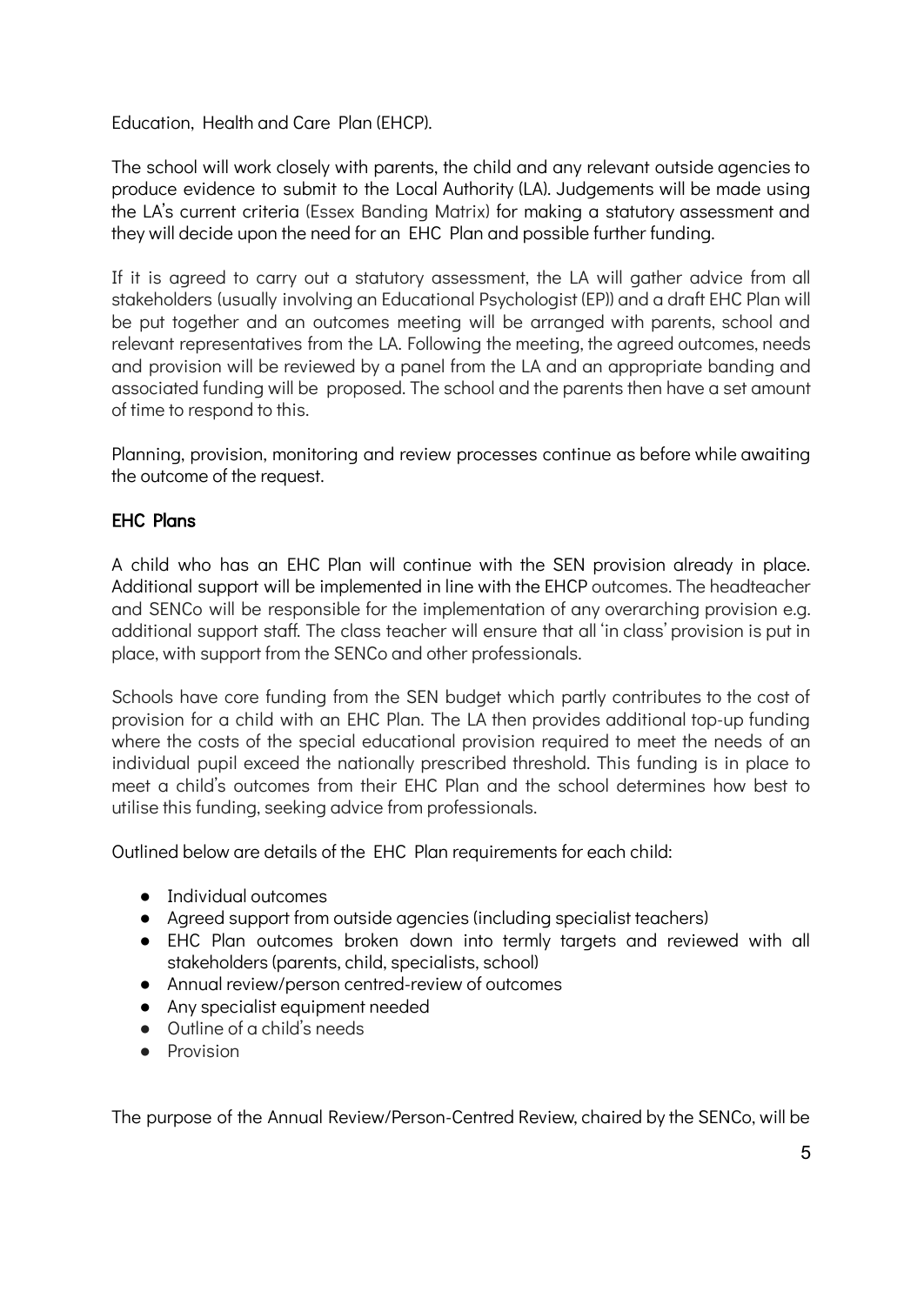to review the appropriateness of the provision and to recommend to the LA whether any changes need to be made, either to the EHCP or to the funding arrangements for the child.

# OUR STAFF

# **SENCO**

Our SENCO, Debbie Rudkin has achieved the National Award for SEN Coordination qualification from Edge Hill University.

The role of the SENCO at Stebbing Primary is outlined below:

Responsible for coordinating all of the provision for children with SEN. This includes:

-Supporting and guiding staff who work with children with SEN.

-Organising specialist visits

-Liaising with parents

-Arranging further training

-Observing and working with children with SEN.

-Monitoring the effectiveness of intervention strategies

-Coordinating meetings

-Reviewing and purchasing further equipment as necessary

-Attending regular cluster meetings and further training to update and revise developments in Special Needs Education and Inclusion.

-Devising and implementing School Development Objectives in line with the school's priorities

-Develop relationships with parents and carers and communicate key information when necessary

## SUPPORT STAFF (TEACHING ASSISTANT - TA)

TAs are encouraged to extend their own professional development and receive observations and Professional Development interviews and training where this is appropriate. Adult provision for children with SEN is organised by the Senior Leadership Team in conjunction with the SENCo.

The role of the TA at Stebbing Primary:

-Build relationships and support children both emotionally and educationally

Support children with SEN in reaching their individual targets

-Support children to ensure they are included in all appropriate class activities

-With support from the teacher, plan, deliver and evaluate suitable activities and strategies

-Monitor progress (in line with targets set) and provide regular feedback for the teacher

-Attend (where possible) review meetings

-Manage specialist equipment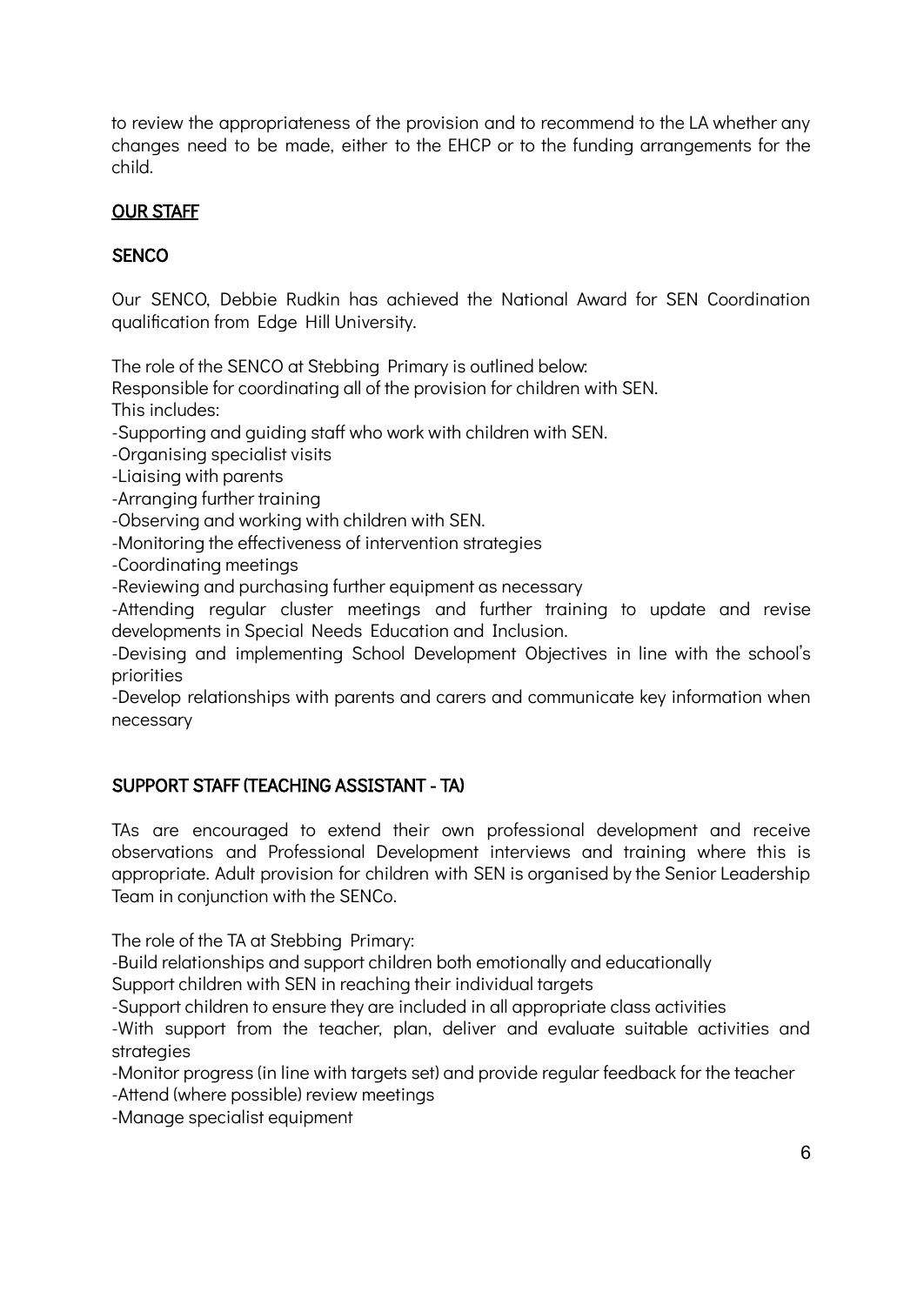-Develop secure working relationships with all outside agencies, implementing the necessary recommendations

-Develop relationships and communicate regularly with parents/carers.

-To build their knowledge through training and in-house support to gain an understanding of the needs of the pupil.

# OUTSIDE AGENCIES

## The Educational Psychologist

The school has access to support from an Educational Psychologist. Parental permission will be sought for any involvement.

## Specialist teachers

The specialist teachers work directly with children where this is indicated on a EHC Plan. Class teachers plan alongside these specialist teachers who may attend and contribute to One Plans and Annual reviews/Person Centred Reviews. If the need arises, a specialist teacher will be requested for any child who needs additional support beyond that of the support offered in school.

The SENCo liaises frequently with a number of other outside agencies, for example:

Family Solutions Social Services Emotional Wellbeing and Mental Health Service (EWMHS) School Nurse Police Community officer Speech and Language Therapy **Physiotherapy** Occupational Therapy

Parents/carers are informed if any outside agency is involved.

## Health and Social Services, Education Welfare Services and Voluntary Organisations

The school is proactive in working in a multi-agency approach. The Headteacher attends meetings where professionals meet to seek solutions for the most vulnerable children.

The school regularly consults health service professionals. The school works with the school nurse team to meet any specific medical needs.

Social Services and the Education Welfare Service will be accessed through the Children and Families Hub or the visiting Education Welfare Officer as appropriate. Class teachers will alert the Headteacher if there is a concern they would like discussed.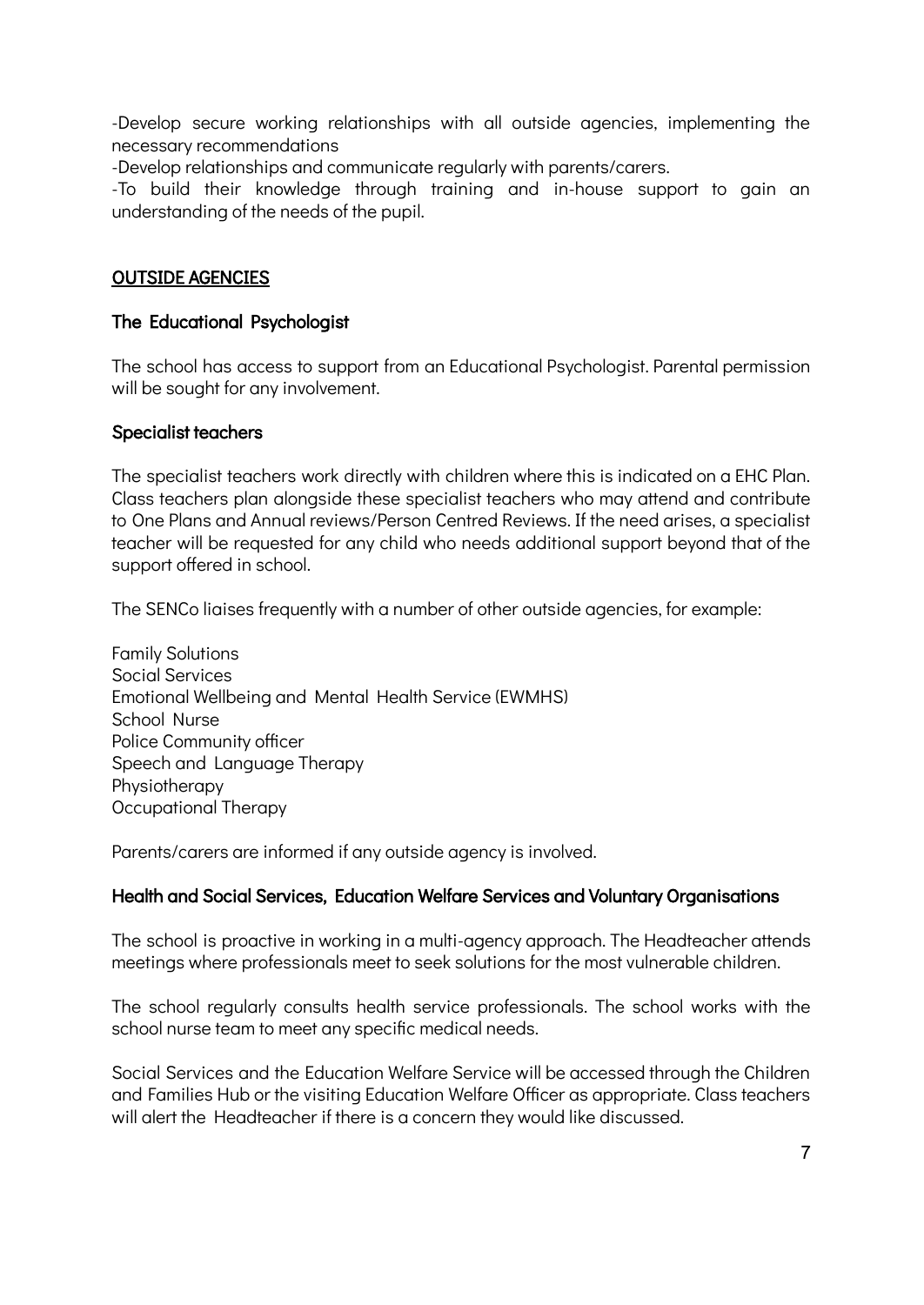There are many voluntary organisations supporting SEN. The SENCo maintains an up to date list. Parents/carers will be given details of these groups on request or as appropriate.

## PARTNERSHIP WITH PARENTS

Staff and parents/carers will work together to support pupils identified as having additional needs.

Parents/carers will be involved at all stages of the education planning process. An appointment will be made by the class teacher to meet all parents/carers whose children are being recorded as having additional needs. The SENCo will attend this meeting if the school or the parent thinks this is appropriate.

Home-school communication books will be available for any child that the school or parents feel may need additional input about their day. There is a set format for this, however, these can be adapted to suit individual needs.

At One Plan review meetings with parents/carers we always try to make sure that the child's strengths as well as areas for development are discussed. Where we make suggestions as to how parents/carers can help at home, these are specific and achievable and we aim to ensure that all parents/carers leave the meeting feeling clear about the actions and the way in which outcomes will be monitored and reviewed.

We aim to give parents as many opportunities as possible to contribute and share their thoughts and ideas about their child and their needs. One Plan targets may include targets to work towards at home, and parents/carers are always invited to contribute their views to the review process. All review paperwork will be copied and sent to parents/carers after meetings.

Ideas and materials for supporting learning at home will be discussed with parents/carers and distributed on request.

Regular parenting and curriculum workshops are offered for parents/carers to attend through the Local Delivery Group and through in-house training.

Family consultations provide regular opportunities to discuss concerns and progress. Parents/carers are able to make other appointments on request.

Regular communication between school and home will ensure that concerns are promptly acted on. Where this has not happened, however, parents/carers are able to make a complaint by contacting the Headteacher or, if this fails to resolve the issues, the governing body. Our complaints procedure, available from the school office and on the website, sets out the steps in making a complaint in more detail.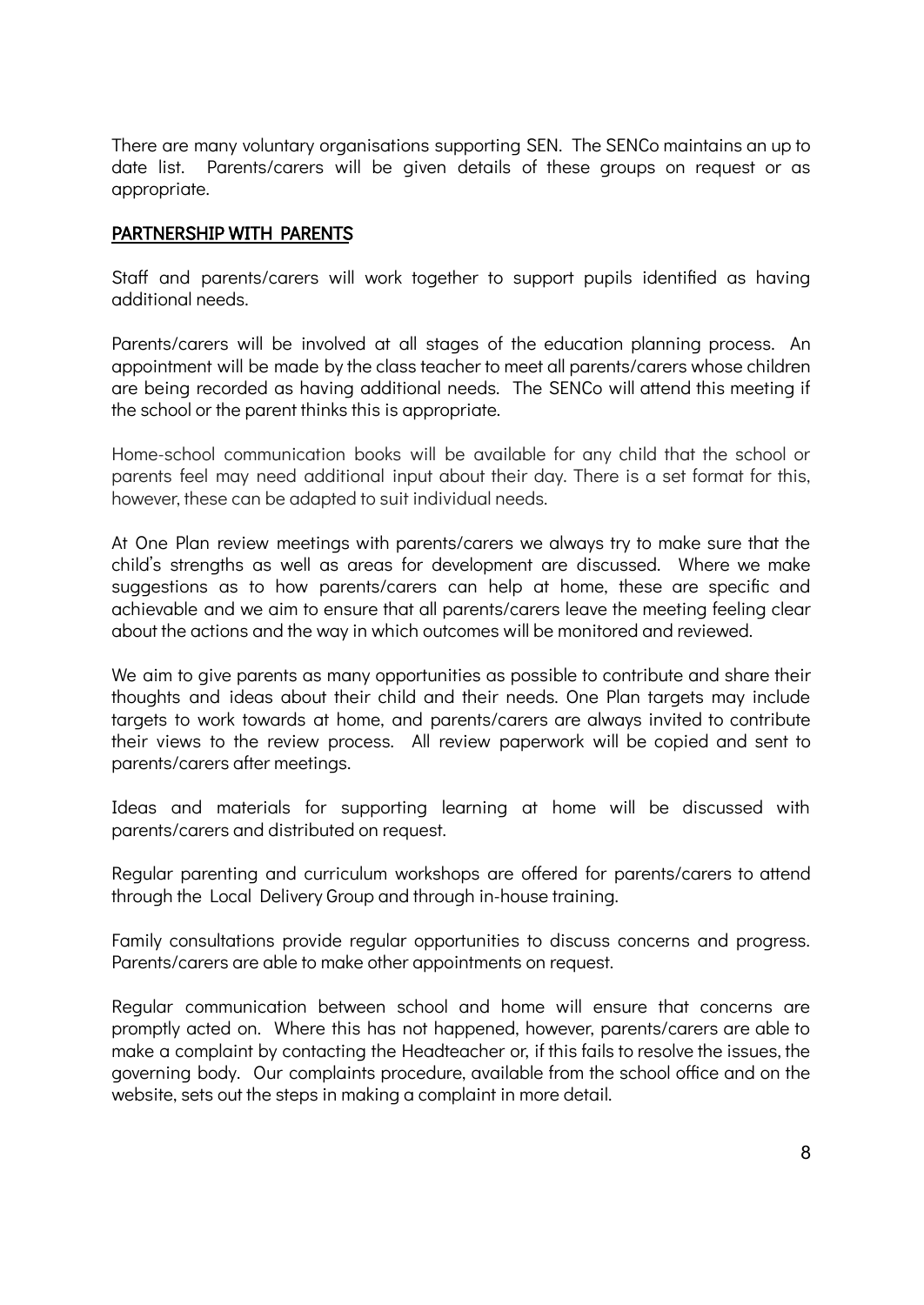## ROLE OF THE GOVERNORS

The SENCo provides Inclusion updates including information to the Governing Body as to the numbers of pupils receiving special educational provision, as well as any pupils for whom a Statutory Assessment/EHCP has been requested. Senior Leaders will ensure that governors are kept up to date with any legislative or local policy changes.

A Special Educational Needs Governor is appointed and is available to discuss matters and gain a general understanding of the SEN principles and practices which occur in school.

## ADMISSION ARRANGEMENTS

Children with additional educational needs are considered for admission to the school on exactly the same basis as children without additional educational needs.

Children identified, prior to joining our school, as having additional needs will also be supported to ensure a balance of both provision and opportunity.

We offer a transition period for children as they start EYFS (Early Years Foundation Stage)..

Prior to starting school, parents/carers of children with an EHC Plan or EHC Plan pending will be invited to discuss the provision that can be made to meet their identified needs and whether we are best placed to meet those needs.

## Pupils with an EHCP

The Special Educational Needs Operation service (SENDOps) works with parents of pupils who have an EHC Plan to support them in choosing an appropriate educational setting.

A consultation with SENDOps, schools and parents will take place and a school will be named in the EHC Plan.

## Year 6 to Year 7 transfer

If your child is in Year 6 with an EHC Plan, the process for selecting a secondary school is linked to your child's EHC Plan.

An EHC Plan review takes place during Year 6 in consultation with the SENDOps, schools and parents. A new EHC Plan will be proposed and a secondary placement will be named in the plan.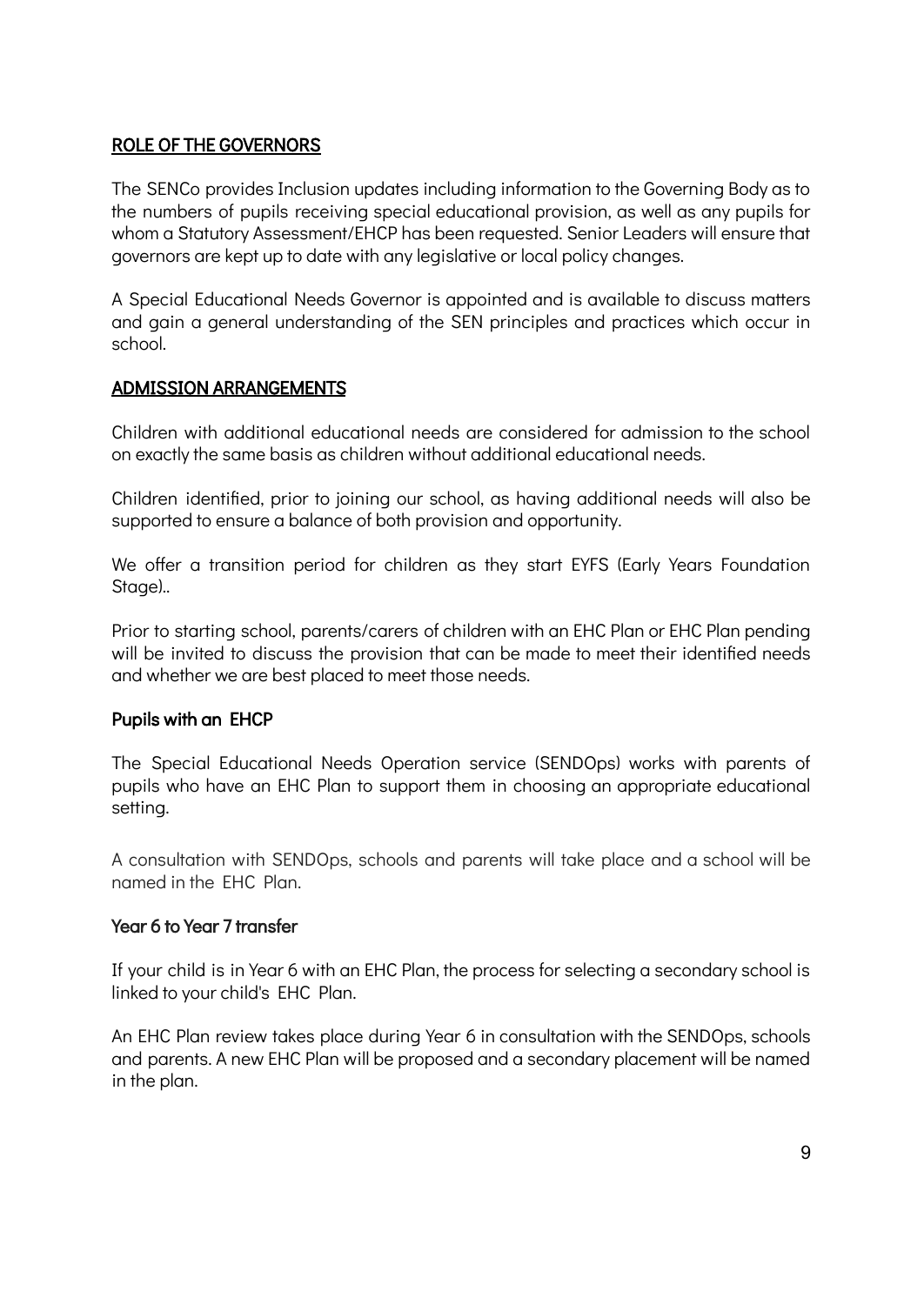If your child is in Year 6 and has SEN Support, or is in the process of being considered for an EHC Plan, you should make an application through the Year 6 to Year 7 transfer process.

## **TRANSITION**

EYFS staff will arrange a home visit prior to pupils starting school. Concerns about particular needs will be brought to the attention of the SENCo who may attend the home visit. Where necessary, the SENCo will arrange a further meeting.

Class teachers of children joining from other schools will receive information from the previous school; if there is a SEN issue the SENCo may contact the school to discuss the child's needs further.

Transition to secondary school is a very significant change in a child's life. This needs to be carefully managed. Staff are on-hand and keen to discuss such arrangements and offer support when selecting a new school for a child. Strong relationships with secondary schools in the area have been forged to ensure a smooth transition for children, particularly those with SEND.

## ACCESS ARRANGEMENTS

## Access to the Environment – (School Accessibility Plan)

Children requiring equipment due to impairment will be assessed in order to gain the support that they require.

Details of our plans and targets on improving environmental access are contained in the Access Plan.

## Access to Information (see School Access Plan)

All children requiring information in formats other than print will have this provided.

We adapt printed materials so that children with literacy difficulties can access them, or ensure access by pairing children/peer support/extra adult support.

We provide alternatives to paper and pencil recording where appropriate, or provide access through peer/extra adult scribing.

Stebbing Primary School uses a range of assessment procedures within lessons (such as taping, role-play and drama, video, drawing) to ensure children with additional needs are able to demonstrate their achievement appropriately.